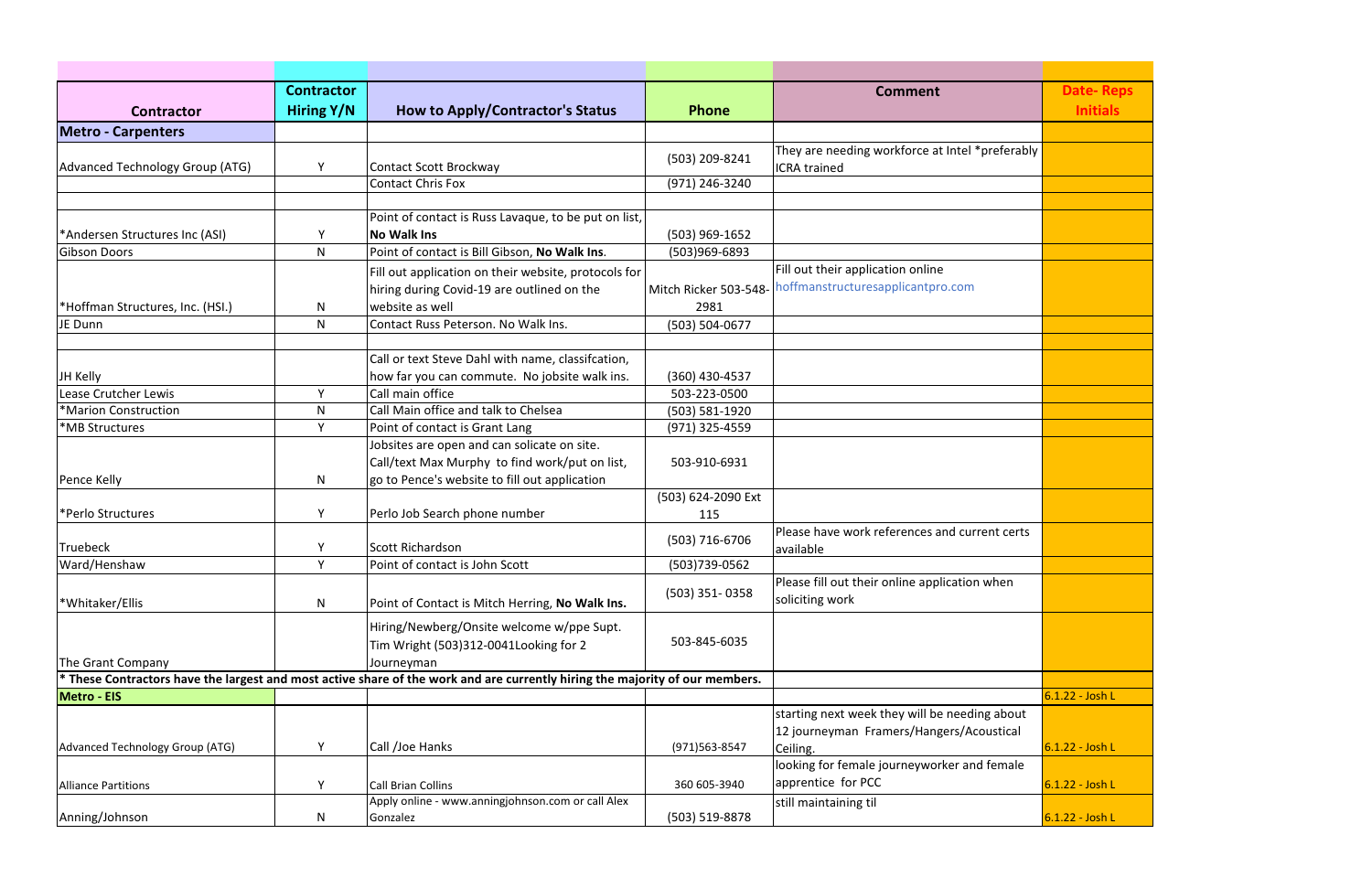|                                     | <b>Contractor</b> |                                                     |                         | <b>Comment</b>                                     | <b>Date-Reps</b>  |
|-------------------------------------|-------------------|-----------------------------------------------------|-------------------------|----------------------------------------------------|-------------------|
| <b>Contractor</b>                   | <b>Hiring Y/N</b> | <b>How to Apply/Contractor's Status</b>             | Phone                   |                                                    | <b>Initials</b>   |
| <b>Art Cortez</b>                   | N                 | Call Zach Silva                                     | (503) 317-2134          | maintaining right now.                             | 6.1.22 - Josh L   |
| <b>BEK</b>                          | N                 | call Jesse Sheppard                                 | (360)907-6568           | still maintaining                                  | 6.1.22 - Josh L   |
|                                     |                   |                                                     |                         |                                                    | 6.1.22 - Josh L   |
| <b>Cascade Accoustics</b>           | N                 | Call Dave Gonzalez                                  | 971 227-0084            | still Maintaining                                  | 6.1.22 - Josh L   |
| Caslin Inc                          | N                 | Call John Hendrix                                   | (503) 931-6144          | till maintaing                                     | 6.1.22 - Josh L   |
| Fortis                              | N                 | Call Andy Martin                                    | $(503) 680 - 9813$      | still maintaining                                  | 6.1.22 - Josh L   |
|                                     |                   |                                                     |                         | 4/20/22 looking for workforce for various jobs     |                   |
|                                     |                   | Fred Shearer and Sons will still accept walk-ins.   |                         | all over/ they are looking for members w/clean     |                   |
| <b>Fred Shearer&amp;Sons</b>        | V                 | Members will follow SD protocols in FSS's office.   | 971 235-9113            | room expierince                                    | 6.1.22 - Josh L   |
| Harlens Drywall                     | $\mathsf{N}$      | Call John Dudley                                    | 360 772-4975            | still maintaining                                  | 6.1.22 - Josh L   |
| Hoffman Specialty Contracting (HSC) | N                 | <b>Call Jeff Parker</b>                             | (971)888-2964           | still maintaining                                  | 6.1.22 - Josh L   |
|                                     |                   |                                                     |                         | looking for members in a couple of weeks for       |                   |
| Harver Co.                          | Y                 | Call Marcus Rodriguez                               | (503) 572-0199          | various jobs                                       | 6.1.22 - Josh L   |
| Insulation Contractors of Oregon    | N                 | <b>Call Fred Spalding</b>                           | (360) 823-1390          | still maintainig                                   | 6.1.22 - Josh L   |
| Interior/Exterior Specialist IES    | N                 | <b>Call Mark Bennet</b>                             | 503-849-1257            | still maintaing                                    | 6.1.22 - Josh L   |
| Insulpro                            | N.                | Contact Matt Hector                                 | 503 250 4289            | still Maintaining                                  | 6.1.22 - Josh L   |
|                                     |                   | Visit office at 1780 23rd st Salem Or. or call Alex |                         | holding Steady                                     |                   |
| LP Company                          | N                 | Rux                                                 | (503) 932-7917          |                                                    | 6.1.22 - Josh L   |
| <b>Flint Contracting Interiors</b>  | N                 | Jeremy Hakin                                        | $(971)713 - 0018$       | still maintaing                                    | $6.1.22 -$ Josh L |
| Professional lath&Plaster           | N                 | Call Nathaniel Hartley                              | 925 207-2899            | holding steady                                     | 6.1.22 - Josh L   |
| <b>Western Partions inc</b>         | N                 | Call Jason Warren                                   | 971 219-4451            | holding steady                                     | $6.1.22 -$ Josh L |
|                                     |                   |                                                     |                         | will be looking for workforce for various jobs     |                   |
| Performance Contracting, Inc. (PCI) | Y                 | Call Robert Henderson                               | 503 437-2333            | coming up                                          | 6.1.22 - Josh L   |
|                                     |                   |                                                     |                         |                                                    |                   |
| Metro - Scaffold                    |                   |                                                     |                         |                                                    |                   |
| BrandSafway                         | N                 | Call Danny Johnston                                 | (503) 209-1154          |                                                    |                   |
| Northwest Scaffolding               | N                 | Call Vince Lombardi                                 | (503) 307-0525          |                                                    |                   |
| <b>Scaffold Erectors</b>            | $\mathsf{N}$      | Call Steve Spencer                                  | (503) 709-2422          |                                                    |                   |
|                                     |                   |                                                     |                         | Complete online information for hiring             |                   |
|                                     |                   |                                                     | https://form.jotform.co |                                                    |                   |
| <b>SDB</b>                          | N                 | Complete online information for hiring              | m/202796207555057       |                                                    |                   |
|                                     |                   |                                                     |                         | PCI is looking for JM scaffold erectors call Chris |                   |
| <b>PCI Scaffolding</b>              | Y                 | <b>Chris Atkins</b>                                 | 503-989-5323            | <b>Atkins</b>                                      |                   |
| <b>API Scaffolding</b>              | Y                 | Joseph Ruiz                                         | 715-441-7485            | API is looking for JM Scaffold Erectors            |                   |
| <b>Vancouver Area</b>               |                   |                                                     |                         |                                                    |                   |
| <b>Emrik Construction</b>           |                   | <b>Call Darin Messingheimer</b>                     | (503) 701-8272          |                                                    |                   |
| Conco                               | N                 | Call Corey Baker                                    | (503) 719-3048          |                                                    |                   |
|                                     |                   | To put your name on the list.Call/Text Steve Dahl   |                         |                                                    |                   |
|                                     |                   | with name. phone #, classifcation, how far you      |                         |                                                    |                   |
|                                     |                   | can commute.                                        |                         |                                                    |                   |
| JH Kelly                            | N                 | No jobsite walk ins.                                | (360) 430-4537          |                                                    |                   |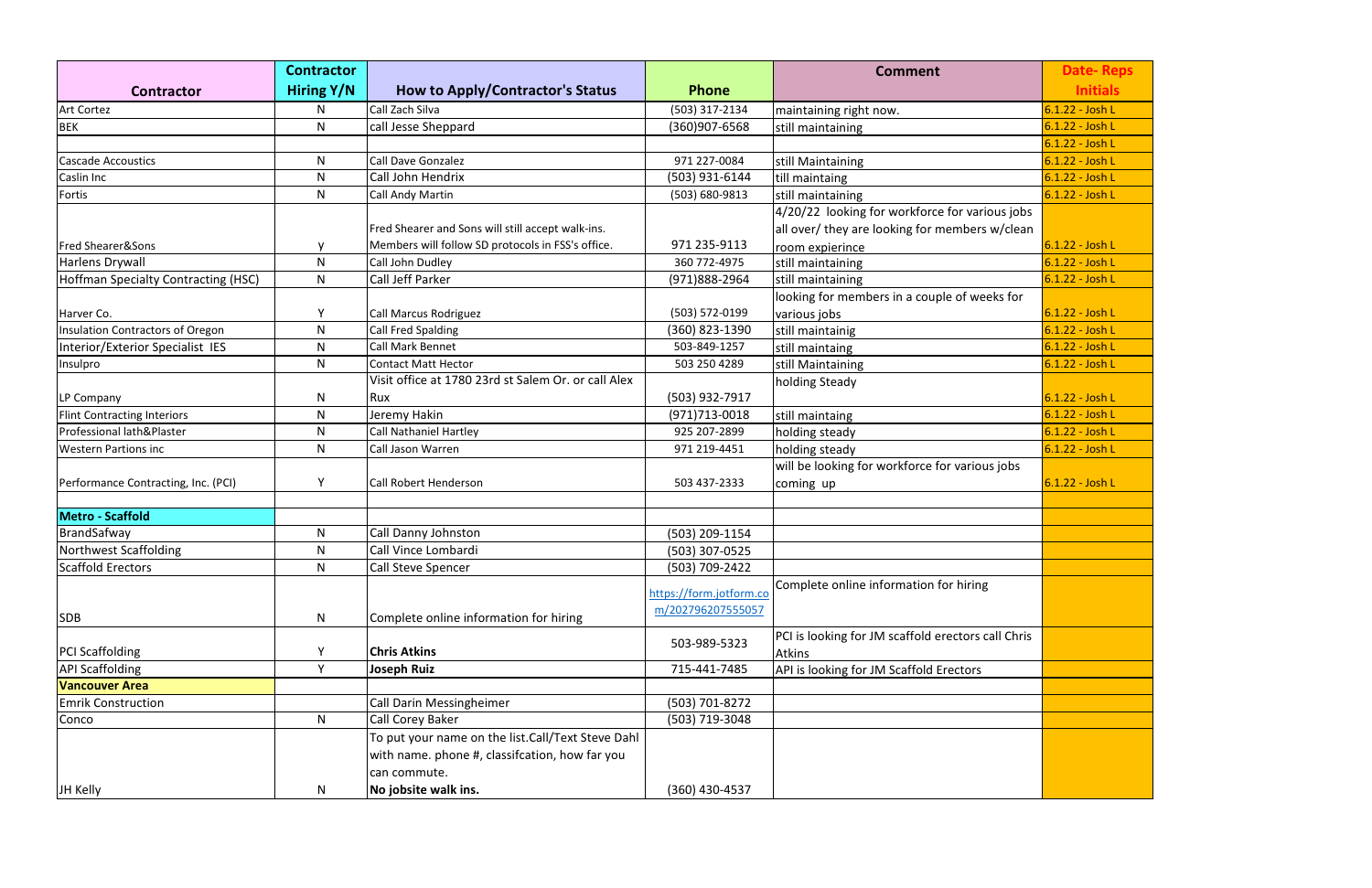|                                          | <b>Contractor</b> |                                              |                         | <b>Comment</b>                                          | <b>Date-Reps</b> |
|------------------------------------------|-------------------|----------------------------------------------|-------------------------|---------------------------------------------------------|------------------|
| <b>Contractor</b>                        | Hiring Y/N        | <b>How to Apply/Contractor's Status</b>      | <b>Phone</b>            |                                                         | <b>Initials</b>  |
|                                          |                   |                                              | (503) 624-2090 Ext      |                                                         |                  |
| Perlo Structures                         |                   | Perlo Job Search phone number                | 115                     |                                                         |                  |
| Skanka                                   |                   | Call the Portland Office                     | (503) 382-0900          |                                                         |                  |
|                                          |                   |                                              |                         |                                                         |                  |
| Bridge & Highway - OR/SW/WA              |                   |                                              |                         |                                                         |                  |
| Carter & Co.                             | Υ                 | Call Nate Ropkins                            | (503) 871-2674          | Crewing up. Projects in Molalla, Covallis, &<br>Medford |                  |
| Legacy                                   | N                 | Please Call Office                           | (503) 749-1818          |                                                         |                  |
| MJ Hughes                                | N                 | Call Mike Hughes                             | (360) 448-7451          | Crewed up, projects wrapping up                         |                  |
| Wildish                                  | N                 | <b>Contact Scott Vogl</b>                    | (503) 784-5005          | McMinnville crewing up Mid-Late May                     |                  |
| <b>Waldron &amp; Sons</b>                | N                 | <b>Contact Elroy Waldron</b>                 | (541) 280-4671          |                                                         |                  |
|                                          |                   |                                              |                         |                                                         |                  |
| Pile Driving - OR/SW/WA                  |                   |                                              |                         |                                                         |                  |
| <b>Advanced American Construction</b>    | N                 | Contract Kyle Izatt                          | (503) 445-9000          | Need D1.5 Cert Welders & Marine Forman                  |                  |
| Dewitt                                   | N                 | <b>Call Garth</b>                            | (503) 810-0424          | Multiple Projects Starting in April & May               |                  |
| Omega Morgan                             | Y                 | <b>Contact Grayson Hart</b>                  | (503) 647-7474          |                                                         |                  |
| Pacific foudnation                       | Y                 | <b>Call Matt Jannings</b>                    | (360) 200-6608          | crewed up                                               |                  |
| <b>West Coast Contractors</b>            | Υ                 | For work opportunities contact Tim Smith     | (541) 267-7689          |                                                         |                  |
|                                          |                   |                                              |                         |                                                         |                  |
|                                          |                   | Most millwright work is slow currently with  |                         |                                                         |                  |
| Millwrights - OR/SW/WA                   |                   | delayed projects due to Covid-19.            |                         |                                                         |                  |
|                                          |                   |                                              |                         | Please text Matt and he will respond back when          |                  |
| <b>CH Murphy</b>                         |                   | <b>Contact Matt Twiggs</b>                   | (360) 355-0612          | he is available                                         |                  |
| <b>Harder Mechanical</b>                 |                   | Contact Dan Filbin or Dave Grace             | (503) 281-1112          |                                                         |                  |
| High Caliber Millwrights                 |                   | <b>Contact Brandon Hellervik</b>             | (503) 984-6669          |                                                         |                  |
| JH Kelly                                 |                   | <b>Contact Dennis Still or Mark Stroud</b>   | (503) 953-4458          |                                                         |                  |
| JR Merit                                 |                   | Contact Dale Horner                          | (360) 693-7474          |                                                         |                  |
| North Bank Civil & Marine                | N                 | Most jobs shut down, Contact Kainin directly | (360) 984-3336          |                                                         |                  |
| Omega Morgan                             |                   | Contact Don Hanson or Randy Rosin            | (503) 647-7474          |                                                         |                  |
| <b>Ontime Services</b>                   |                   | <b>Contact Tony Pena</b>                     | (360) 823-9498          |                                                         |                  |
| Platinum Industrial                      |                   | <b>Contact Mike Trotter</b>                  | (360) 852-3237          |                                                         |                  |
| Professional Mechanical, Inc             |                   | Contact Jason Isom                           | (541) 928-7782          |                                                         |                  |
| R&H Mechanical, Inc                      |                   | <b>Contact William Maestas</b>               | (503) 349-1320          |                                                         |                  |
| Zero Downtime                            |                   |                                              | (800) 270-6044          |                                                         |                  |
| <b>Trade Show Work</b>                   |                   |                                              |                         |                                                         |                  |
| Fern Exposition                          | Y                 | TRADESHOW IS BACK, THERE WILL BE             | 800 953-6444            | PLEASE GO TO nwcarpenters.org TO FIND                   | 6.1.22- Josh L   |
| <b>GES</b>                               | Y                 | LOTS OF OPPORTUNITY IN                       | PLEASE CALL             | OUT HOW TO GET ON THE OUT OF WORK                       | 6.1.22- Josh L   |
| Freeman Co.                              | Y                 | <b>MARCH AND APRIL</b>                       | <b>CENTRAL DISPATCH</b> | LIST.                                                   | 6.1.22- Josh L   |
| <b>Greater Oregon Areas</b>              |                   |                                              |                         |                                                         |                  |
| <b>Salem - Mid Valley Gen Carpenters</b> |                   |                                              |                         |                                                         |                  |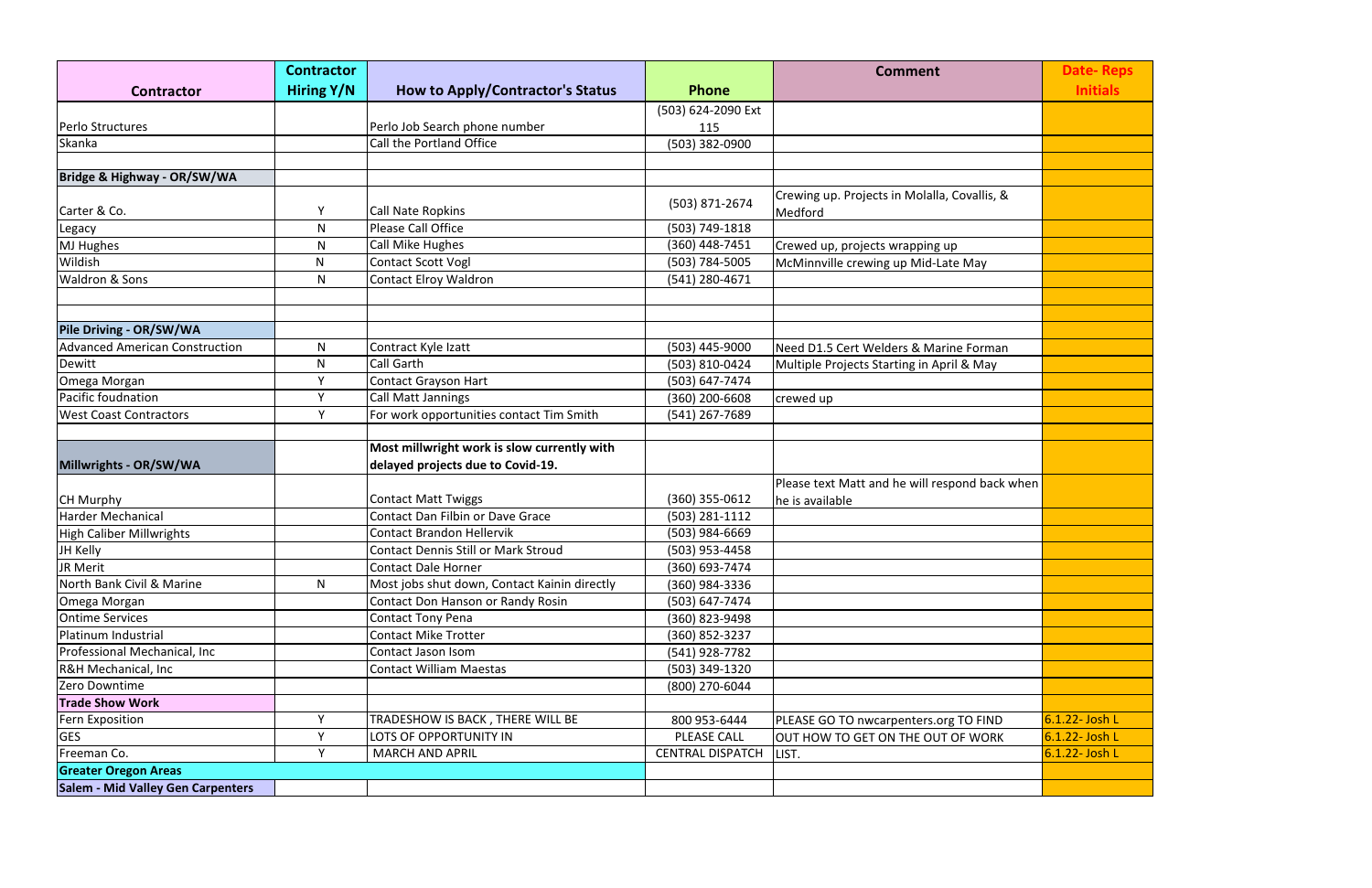|                                            | <b>Contractor</b> |                                                            |                | <b>Comment</b>                                  | <b>Date-Reps</b>               |
|--------------------------------------------|-------------------|------------------------------------------------------------|----------------|-------------------------------------------------|--------------------------------|
| <b>Contractor</b>                          | Hiring Y/N        | <b>How to Apply/Contractor's Status</b>                    | <b>Phone</b>   |                                                 | <b>Initials</b>                |
|                                            |                   | Please call the office for potential work in               |                | HP regesting vaccinated workforce / cleanroom   |                                |
|                                            |                   | Marion, Linn,                                              |                |                                                 |                                |
| Andersen Structures Inc                    | Y                 | and Benton Counties                                        | (541) 754-1948 |                                                 | <b>TS 6-1</b>                  |
| D & S Concrete                             | Y                 | call Christne Davison for employment                       | (503) 474.7273 | Lincoln city/Albany/Salem                       | <b>TS 6-1</b>                  |
| <b>Emerick Construction</b>                | Y                 | Call John Stursa for employment                            | (503) 777-5531 | Scio middle school                              | $TS6-1$                        |
| <b>GBC Construction</b>                    | $\mathsf{v}$      | Call GBC Office for job opportunities                      | (541) 752-0381 | there will be opportunities late June           | TS 6-1                         |
|                                            |                   | All Application to be submitted on-line at                 |                | State capital / Reeser stadium                  |                                |
|                                            | Y                 |                                                            |                |                                                 |                                |
| Hoffman Structures Inc.                    | Y                 | www.hoffmanstructures.applicantpro.com                     |                |                                                 | <b>TS 6-1</b><br><b>TS 6-1</b> |
| <b>ISEC</b><br>JE Dunn                     | N.                | Call office for possible employment.<br>Call Butch Fielder | 360-885-3100   |                                                 | TS 6-1                         |
|                                            |                   |                                                            | (503) 407-1648 |                                                 |                                |
|                                            |                   | Contact Aaron West - AaronWest@jsperrott.com               | 503-234-1880   |                                                 |                                |
| JS Perrot                                  | Y                 | 503-234-1880                                               |                |                                                 | <b>TS 6-1</b>                  |
| JS Perrot                                  | Y                 | Northern & Southern Division Contact Noe                   | (971) 284-2657 |                                                 | TS 6-1                         |
| Lease Crutcher Lewis                       | N                 | Call the office                                            | (503) 223-0500 | holding steady                                  | TS 6-1                         |
| La Russo concrete                          | N                 | Call Angle Escamilla                                       | (503) 989-2575 | holding steady                                  | TS 6-1                         |
| <b>Marion Construction</b>                 | N.                | Contact Jake Schmidt                                       | (971) 599-8886 | holding steady                                  | TS 6-1                         |
| P & C Construction                         | N                 | Call the office for job opportunities-John Scott           | (503) 739-0562 | no answer                                       | <b>TS 6-1</b>                  |
| Pence/Kelly Construction                   | N.                | <b>Contact Max Murphy</b>                                  | (503) 910-6931 | holding steady                                  | TS 6-1                         |
| Perlo Structures                           | N                 | For employment opportunities Call Tim Kofsted              | (503) 701-8150 | holding steady                                  | <b>TS 6-1</b>                  |
|                                            |                   |                                                            |                | holding steady looking to start crewing up late |                                |
| TGC - T Gerding                            | Y                 | Contact Brian Zeller - Text                                | (541) 230-4141 | June                                            | <b>TS 6-1</b>                  |
| <b>Triple C Construction</b>               | Y                 | Contact Jody Allison                                       | (541) 905-7150 |                                                 | TS 6-1                         |
| The Grant Co.                              | N                 | CALL OFFICE for possible employment.                       | 1503-845-6035  | holding steady                                  | <b>TS 6-1</b>                  |
| <b>Salem - Mid Valley - EIS</b>            |                   |                                                            |                |                                                 |                                |
| Anning & Johnson                           | N                 | <b>Contact Mario Castillo</b>                              | (503) 519-4708 | holding steady                                  | <b>DH 6-1</b>                  |
| Cascade Acoustics, Inc.                    | Y                 | Call the office for employment opportunities               | (503) 612-0100 | call or text                                    | <b>DH 6-1</b>                  |
|                                            |                   |                                                            |                | holding steady for now will be needing 4-6      |                                |
| <b>Caslin Interiors</b>                    | Y                 | Call John Hendrix                                          | (503) 931-6144 | good Journeymanin June                          | <b>DH 6-1</b>                  |
|                                            |                   |                                                            |                | Needing apprentices and journeyman especially   |                                |
| <b>Harver Company</b>                      | Y                 | Michael Bohl                                               | 971-724-2261   | Ceiling installers                              | $DH 6-1$                       |
| <b>Interior Exterior Specialists (IES)</b> | Y                 | Text for employment Ted Wyberg                             | (503) 209-8137 | mid June call or text                           | <b>DH 6-1</b>                  |
|                                            |                   |                                                            |                | holding steady but will be looking to crew up   |                                |
|                                            |                   |                                                            |                | mid to late june, Alex is projecting needing    |                                |
|                                            |                   |                                                            |                | around 12 carpenters and will be a mixture of   |                                |
| LP Company                                 | Y                 | Visist the office at 1780 23rd St, S Salem, OR             | (503) 370-8499 | journeyman and Apprentices                      | <b>DH 6-1</b>                  |
| Mid Valley Commercial Construction         | Y                 | Contact Jesse Sam Bailey for employment                    | 503-804-6417   | holding steady                                  | <b>DH 6-1</b>                  |
|                                            |                   |                                                            |                | starting to pickup and anticipates hiring to    |                                |
| Performance Contracting Inc. (PCI)         | Y                 | <b>Robert Henderson</b>                                    | (503) 437-2333 | increase there crew size in mid to late June    | $DH 6-1$                       |
|                                            |                   |                                                            |                | Eugene and Corvallis ramping up in July. They   |                                |
|                                            |                   |                                                            |                | will be looking to increase their crew size     |                                |
| <b>Western Partitions Inc. (WPI)</b>       | Υ                 | Call Office for possible employment.                       | 541-338-9700   | towards the end of June.                        | $DH 6-1$                       |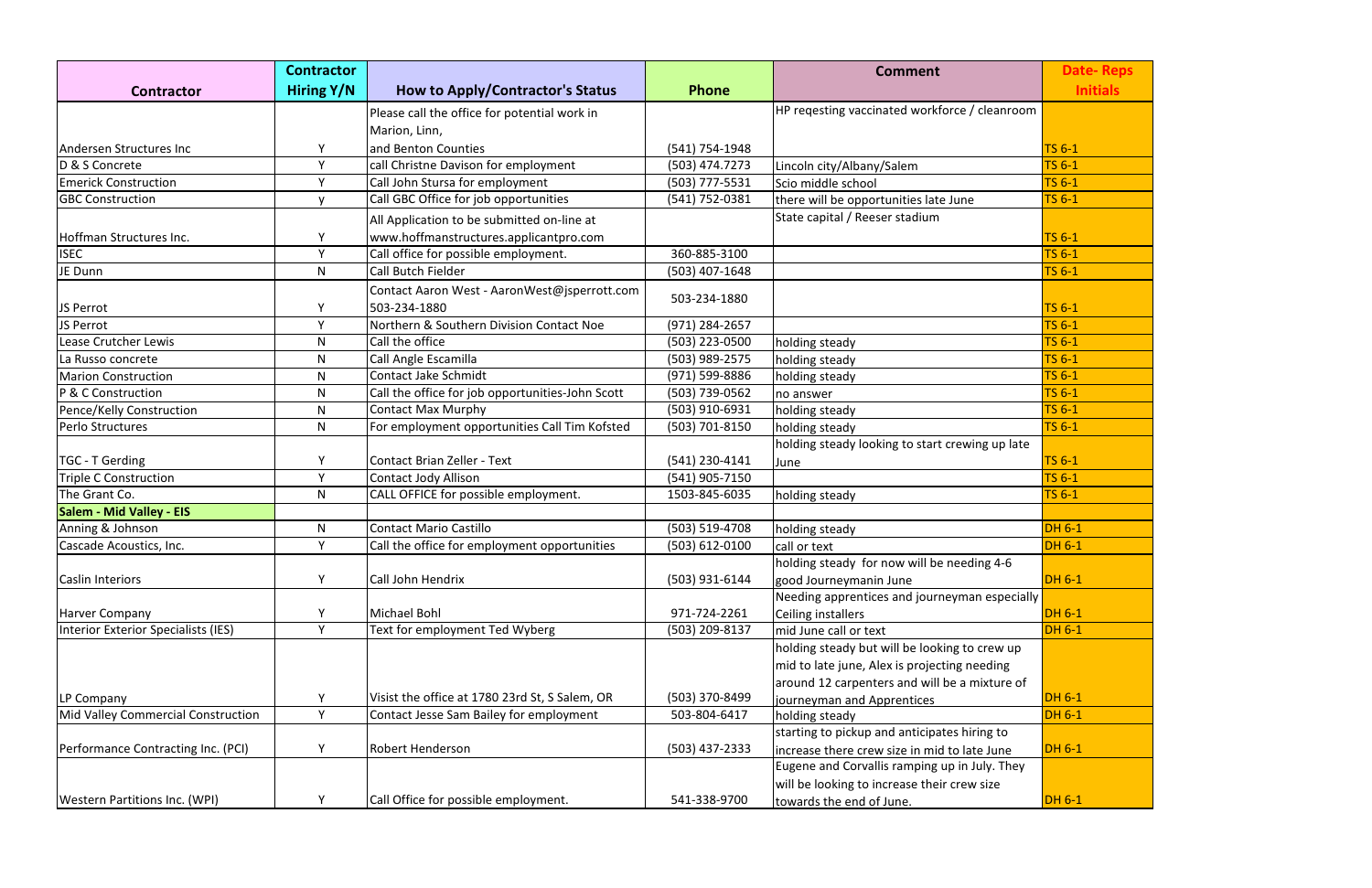|                                             | <b>Contractor</b> |                                                    |                | <b>Comment</b>                                       | <b>Date-Reps</b> |
|---------------------------------------------|-------------------|----------------------------------------------------|----------------|------------------------------------------------------|------------------|
| <b>Contractor</b>                           | <b>Hiring Y/N</b> | <b>How to Apply/Contractor's Status</b>            | <b>Phone</b>   |                                                      | <b>Initials</b>  |
|                                             |                   | Salem North Call Dian Cowls - Sheet rocking        |                | holding steady                                       |                  |
| <b>Western Partitions Inc. (WPI)</b>        | N                 | opportunities Call                                 | (503) 939-1738 |                                                      | <b>DH 6-1</b>    |
| Vanco                                       | Y                 | Call Mike Van Atta                                 | (541)409-2051  | looking for Drywall hangers 85%                      | <b>DH 6-1</b>    |
| <b>Eugene/Lane County-Carp/EIS/Scaffold</b> |                   |                                                    |                |                                                      |                  |
| Andersen Structures(Eugene)                 |                   | Joe Hubbard                                        | 541-514-5794   | Eugene Hospital/clinic work, June start              | $JH - 6/3$       |
| BrandSafway (Eugene/Mid-Valley              | $\vee$            | <b>Contact Travis Wescott</b>                      | 541-501-0518   | <b>SCAFFOLD ERECTION</b>                             | JH 6/3           |
|                                             |                   |                                                    | 541-337-2182   | CONCRETE FORMWORK - 411 E Broadway,                  |                  |
| Largo Concrete                              | Y                 | Tom Largent                                        |                | Eugene - Mid jUNE 2022 start                         | $JH - 6/3$       |
|                                             |                   | first fill out an application at whitakerellis.com |                | <b>GEN CARP/CONCRETE FORMWORK - Current</b>          |                  |
| Whitaker/Ellis Builders                     | Y                 | and then call Mitch Harring for oppurtunity        | 503-351-0358   | projects in Corvallis and Salem.                     | $JH - 6/3$       |
|                                             |                   |                                                    |                | GEN CARP - Lots of school work this year/will        |                  |
|                                             |                   |                                                    | 541-729-2561   | add 25 general carpenters this summer starting       |                  |
| McKenzie Commercial                         | Y                 | <b>Toby DeMasters</b>                              |                | mid-June                                             | JH 6/3           |
|                                             |                   |                                                    |                | <b>RESIDENTIAL FINISH - carpentry, current</b>       |                  |
|                                             |                   |                                                    | 866-691-2719   | oppurtunities in Portland, Seattle and Bend          |                  |
| Neil Kelly(Eugene)                          | Y                 | https://www.neilkelly.com/join-our-team/           |                | locations.                                           | $JH - 6/3$       |
|                                             |                   |                                                    | 541-606-2571   | EIS/GEN CARP - Bridgeway is an EIS contractor        |                  |
|                                             |                   |                                                    |                | as well as a General Contractor and hires EIS        |                  |
|                                             |                   |                                                    |                | Carpenters as well as General Carpenters             |                  |
|                                             |                   |                                                    |                | <b>LOOKING TO ADD GENERAL</b>                        |                  |
| <b>Bridgeway Contracting</b>                | Y                 | Contact Jerry Velincia                             |                | CARPENTERS/FOREMEN                                   | JH 6/3           |
| Mid-Valley COmmercial Construction          |                   | <b>Contact Sam Bailey</b>                          | 503-804-6417   | EIS - N. Eugene HS                                   | JH 6/3           |
| LP Company                                  | N                 | Call Salem Office                                  | 503-370-8499   |                                                      |                  |
|                                             |                   |                                                    |                | GEN CARP - Text info to Brian - Hustis Hall,         |                  |
|                                             |                   |                                                    | 541-230-4141   | Eugene. Estimated June start/concrete scope.         |                  |
|                                             |                   |                                                    |                | Projects in the Corvallis area as well, June starts. |                  |
| TGC(TGerding)                               |                   | Contact Brian Zeller                               |                |                                                      | JH 6/3           |
|                                             |                   |                                                    | 971-724-2261   | <b>EIS/GEN CARP</b>                                  |                  |
| The Harver Co.                              |                   | Michael Bohl                                       |                |                                                      | JH 6/3           |
|                                             |                   |                                                    |                | EIS - working on both 12 story buildings in          |                  |
|                                             |                   |                                                    | 541-501-0092   | Eugene                                               |                  |
| <b>Western Partions (Mid Valley)</b>        |                   | <b>Contact Jesse Winner</b>                        |                |                                                      | JH 6/3           |
|                                             |                   |                                                    |                |                                                      |                  |
|                                             |                   |                                                    |                |                                                      |                  |
|                                             |                   |                                                    |                | GEN CARP - Looking for coast carpenters/LCC          |                  |
| Lease Crutcher Lewis                        | Y                 | Contact Matt Hayner/LCC Florence                   | 503-730-2607   | Florence Campus - ongoing                            |                  |
|                                             |                   |                                                    |                | GEN CARP - Wood framing contractor - Will also       |                  |
| <b>Anker Constructors</b>                   |                   | <b>Contact Michael Heim</b>                        | 360-762-1623   | self perform door and hardware work                  |                  |
| Pence Kelly Concrete                        |                   | <b>Contact Max Murphy</b>                          | 503-910-6931   | <b>GEN CARP/CONCRETE FORMWORK</b>                    |                  |
|                                             |                   |                                                    |                | <b>GEN CARP/EIS - Upcoming work in</b>               |                  |
| Mortenson                                   | Y                 | Dan Seismore                                       | 847-489-4292   | Eugene/Current work in PDX                           |                  |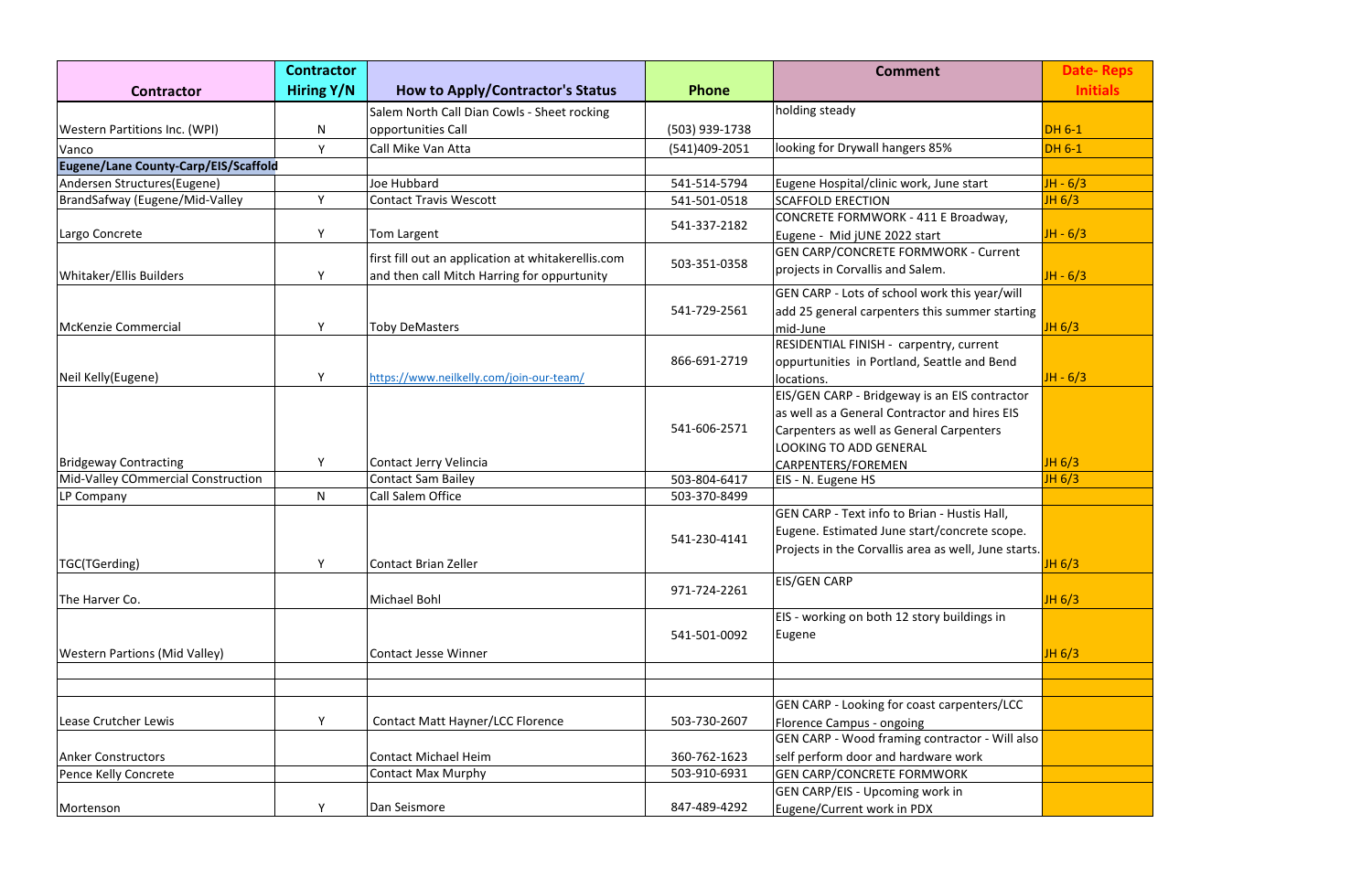|                                        | <b>Contractor</b> |                                                |                | <b>Comment</b>                                    | <b>Date-Reps</b> |
|----------------------------------------|-------------------|------------------------------------------------|----------------|---------------------------------------------------|------------------|
| <b>Contractor</b>                      | Hiring Y/N        | <b>How to Apply/Contractor's Status</b>        | <b>Phone</b>   |                                                   | <b>Initials</b>  |
| <b>Coos County - General Carpenter</b> |                   |                                                |                |                                                   |                  |
|                                        |                   |                                                |                | GEN CARP - call weekly for opportunity, looking   |                  |
| Scott Partney Construction             | Y                 | Contact Scott Partney Office                   | (541) 756-7060 | for carpenters local to Coos Bay area             |                  |
|                                        |                   |                                                |                | <b>GEN CARP/PILE BUCK</b>                         |                  |
|                                        |                   |                                                |                |                                                   |                  |
| <b>West Coast Construction</b>         |                   | Contact Chad Walker                            | 541-435-4748   |                                                   |                  |
| Perlo                                  |                   | <b>Contact Chris Rohr</b>                      | 503-628-9021   | Bay Area Hospital/cancer center                   |                  |
| Southern Oregon / Medford, Jackson,    |                   |                                                |                |                                                   |                  |
| Josphine, Klamath, Douglas, and        |                   |                                                |                |                                                   |                  |
| <b>Curry Counties</b>                  |                   |                                                |                |                                                   |                  |
| <b>West Coast Contractors</b>          |                   |                                                |                | Call office for Southern Oregon work              |                  |
|                                        | Y                 | Contact Tim Smith - Office                     | (541) 267-7689 | opportunities                                     |                  |
|                                        |                   |                                                |                | Ashland state line bridge shut down for winter.   |                  |
|                                        |                   |                                                | (503) 371-4582 | Several smaller bridges to start after 1st of the |                  |
| Carter & Co.                           | Υ                 | Call office for work opportunities             |                | vear Hwy 140.                                     |                  |
|                                        |                   |                                                | (503)-793-2035 | May be looking for concrete hands for site        |                  |
| Andersen Const                         | Υ                 | Stop by the project or call Supt Mike Peirce   |                | work                                              |                  |
|                                        |                   |                                                | (541) 826-5668 | Looking for Journymen Carpenters. Several         |                  |
| <b>S&amp;B James</b>                   | Y                 | Call Office for job opportunities              |                | projects lined up for 2022.                       |                  |
|                                        |                   |                                                | (503) 319-0191 | Needs for 2 to 4 Journeymen with experience in    |                  |
| PCI                                    | Y                 | <b>Call Chris Mitchel</b>                      |                | FRP. Will consider training 2 apprentices.        |                  |
|                                        |                   |                                                |                | Needs experienced EIS Carpenters at Asante        |                  |
|                                        |                   |                                                | (541)-501-0092 | Hospital Medford. Journeymen and                  |                  |
| <b>WPI</b>                             | Y                 | Call Jesse Winner                              |                | Apprentices.                                      |                  |
|                                        |                   | Call Max Murphy or stop by project and talk to | (503) 910-6931 | Needs 6 to 8 Conctrete hands for the Rogue        |                  |
| Pence Kelly Concrete                   | Υ                 | Jiri Veprek Superintendent                     |                | Community Recreation Center.                      |                  |
|                                        |                   |                                                |                | Needs General Carpenters perferably with          |                  |
| <b>Waldron and Sons</b>                | Y                 | Call Elroy Waldron                             | (541) 280-2671 | weilding certs or Pile Bucks                      |                  |
|                                        |                   |                                                |                |                                                   |                  |
| <b>Central/Eastern Oregon</b>          |                   |                                                |                |                                                   |                  |
| <b>Bend/Redmond Prineville &amp;</b>   |                   |                                                |                |                                                   |                  |
| <b>Boardman</b>                        |                   |                                                |                |                                                   |                  |
| DBI                                    | N                 | Contact Conner Weise                           | 541-480-9831   |                                                   |                  |
| <b>Fortis Construction</b>             | Y                 | Ben Anderson (Prineville Area)                 | 541-233-6835   |                                                   |                  |
| <b>Granite Construction</b>            | N                 | Contact Matt Sidwell                           | (360) 831-2377 |                                                   |                  |
| <b>Harver Group</b>                    | N                 | Contact Marty Johnson                          | (971) 271-4071 |                                                   |                  |
| Selco Credit Union                     | N                 | Gordon Rae                                     | (541) 729-2619 |                                                   |                  |
| <b>Andersen Construction</b>           | N                 | Scott                                          | (503) 312-0694 |                                                   |                  |
| <b>Deschutes Construction</b>          | N                 | Paul Montgomery                                | 971-237-0837   | 4 PA's through 2022                               |                  |
|                                        |                   | Contact Jesse Winner (Redmond/Prineville) or   |                | Prineville Datas are needing EIS Journeymen       |                  |
|                                        |                   | Dave Abiaras (Boardman/Hermiston Areas)        |                |                                                   |                  |
| <b>Western Partitions Inc (WPI)</b>    |                   |                                                | (541) 501-0092 |                                                   |                  |